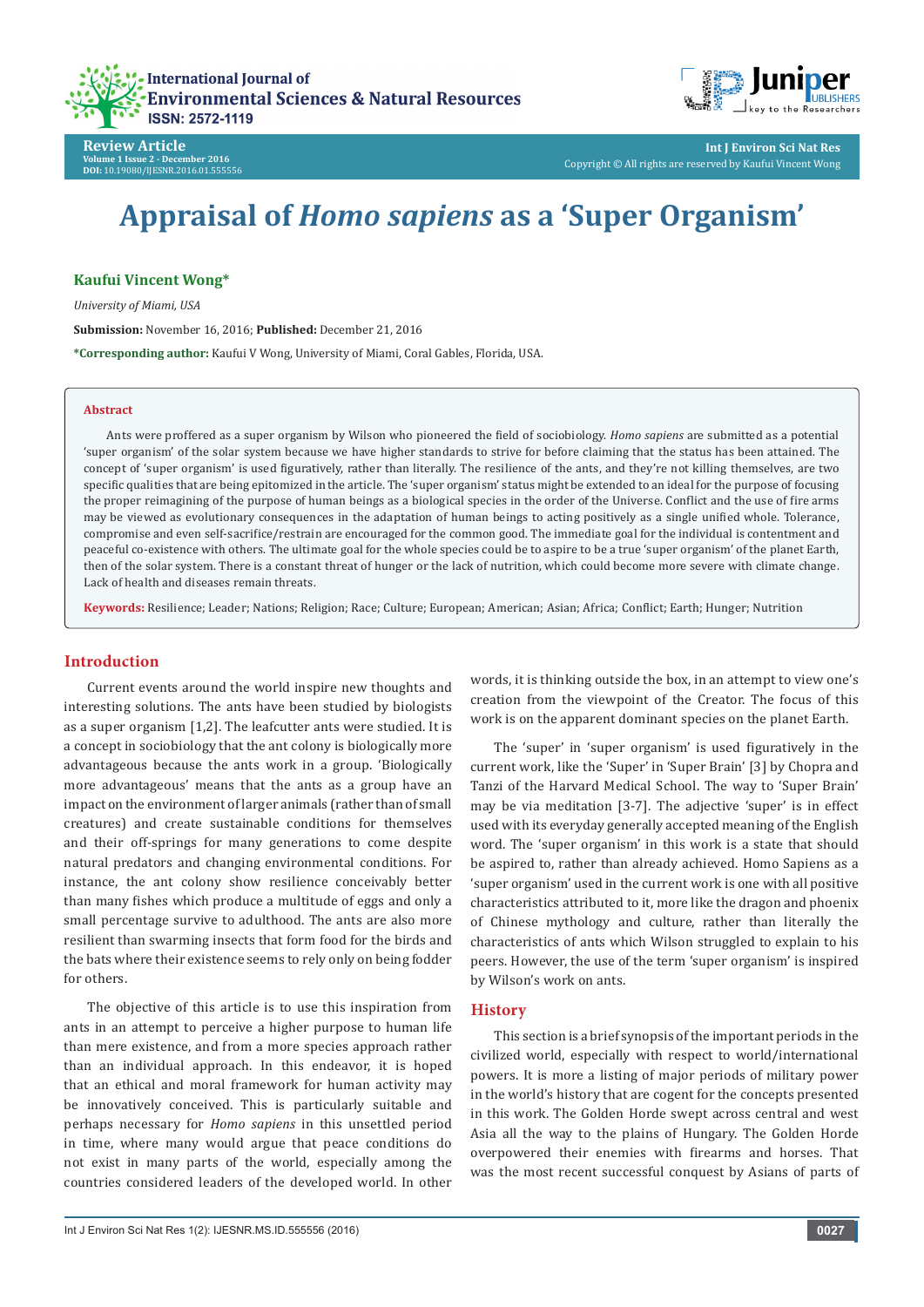the European continent. The rise and fall of the Roman Empire is rather well known, with the subsequent formation of the Byzantine Empire and the Republic of Venice. More recent history saw the colonization of many parts of the world by the British, where 'the sun never sets on the British Empire'. The Spanish, Portuguese, Dutch, French, German and other European powers had varying degrees of success in colonization based on their superior weapons of war and political prowess. The European Union is a continuation of the adaptation of Western and Central Europeans to form a workable union, whereas Russia leads the Eastern Europeans and the former Byzantine Empire (excluding Greece, Turkey and neighbors).

# **European/American culture with respect to being the leader**

The United States of America (USA) is arguably the only super-power militarily in the world today. The rise of the USA is also well known, and came after being victorious in the Second World War. Here, the word 'super' is also used with its commonly accepted meaning. The fact that the USA is the ultimate target of the terrorists, who use religion to rally their side, affirms this fact. Though Russia and China also have permanent seats in the U.N. Security Council, they have not been freely given their rightful roles in their spheres of influence. If Russia and China were given a freer hand, there is a possibility that the burden on the USA may be lessened in fighting the terrorists.

For the reason that the USA is the world leader militarily, some idea of future action may be obtained by examining her culture. The culture in the USA today is more Euro-centric than it is Afrocentric or Asian-centric. Indeed many social scientists would subscribe to the fact that there is hardly any 'Afro-centricity' at all because the Africans were brought in as slaves who had been stripped of all their worldly goods and most of their humanity. The three historical facts listed below are relevant for discussion about the concepts presented in this work.

- a) Some native Indians invited the visiting Latin Europeans in South America. They in turn subjugated them and took over, using fire arms and horses.
- b) Some native Indians invited the visiting Anglo Europeans and French in North America. They in turn subjugated them and took over, using fire arms.

c) Some Mexicans in the old Texas and old California invited the Americans to live with them. The Americans in turn subjugated them and took over, using superior fire arms (in the Mexican-American War, etc.)

These three examples paint a picture with three snapshots of the USA in terms of acquiring land via superior fire power. On the other extreme end, a question that begs to be asked is as follows: Has Gandhi's non-violence worked or been adopted in the Americas? The response is that the path of non-violence has worked with Nelson Mandela and Archbishop Desmond Tutu in South Africa. The verdict is still out with regards certain

issues in the USA, even though Martin Luther King's efforts have led to affirmative action for African Americans. The concept presented here is that the non-violent method is just one of the adaptations of the evolving human culture. It certainly seems that the violent method will persist for some time to come with respect to international disputes. This deduction is made based on the synopsis of the relevant history presented previously, that the USA has a Euro-centric culture and that the five permanent members of the U.N. Security Council are all under attack by the terrorists, as well as many of their allies.

## **Perspective from culture and philosophy**

All great civilizations have their ugly side. A few examples are as follows:

- a. The ancient Egyptians had slaves;
- b. The ancient Romans had slaves;
- c. The Chinese had slaves.

The USA is the title holder, leader or model of 'maximum personal freedom' in the world today. Any 'title holder' faces constant challenges. This is the case when considering personal possession of fire arms as an extension of the concept of 'maximum personal freedom'. It is also the case when considering the USA as the 'sole super power in the world'.

This thought comes to mind about acts of mass slaughter committed with fire arms by single perpetrators: Are these shooter-criminal persons just one of the bad results of this 'ideal' of 'maximum personal freedom'? If the victims are clearly of a particular religion, it is classified by the authorities as terrorism. If the victims are clearly of a particular race, it is classified by the authorities as hate crime. Otherwise, they are grouped into actions of mentally ill persons or planned mass murders. These categorizations do not answer the question of whether more gun control would succeed in less violent events and less deaths. In other words, more or less gun control may not lead to the solution of this problem in the 'sole super power in the world'. Mass murders performed by terrorists, have been addressed in the previous section about culture in the USA. These acts should be expected to continue as long as the USA remains the ultimate target of the terrorists, or until the terrorists are totally defeated and have given up on their mission.

#### **Perspective from sociobiology**

From just an animal species to a 'super organism', we are now indisputably the top species in the World. Does anyone see another species that is competing with Homo sapiens for this top position? There could be argument regarding the meaning of 'top species'. In the current work, we have taken the de facto position. We humans have evolved from a mere animal species in Africa about 200,000 years ago. It has been academically argued that religion and culture are human adaptations to this evolution [8,9]. Religion and culture are essential for keeping life interesting. In addition, religion is adopted by many to complete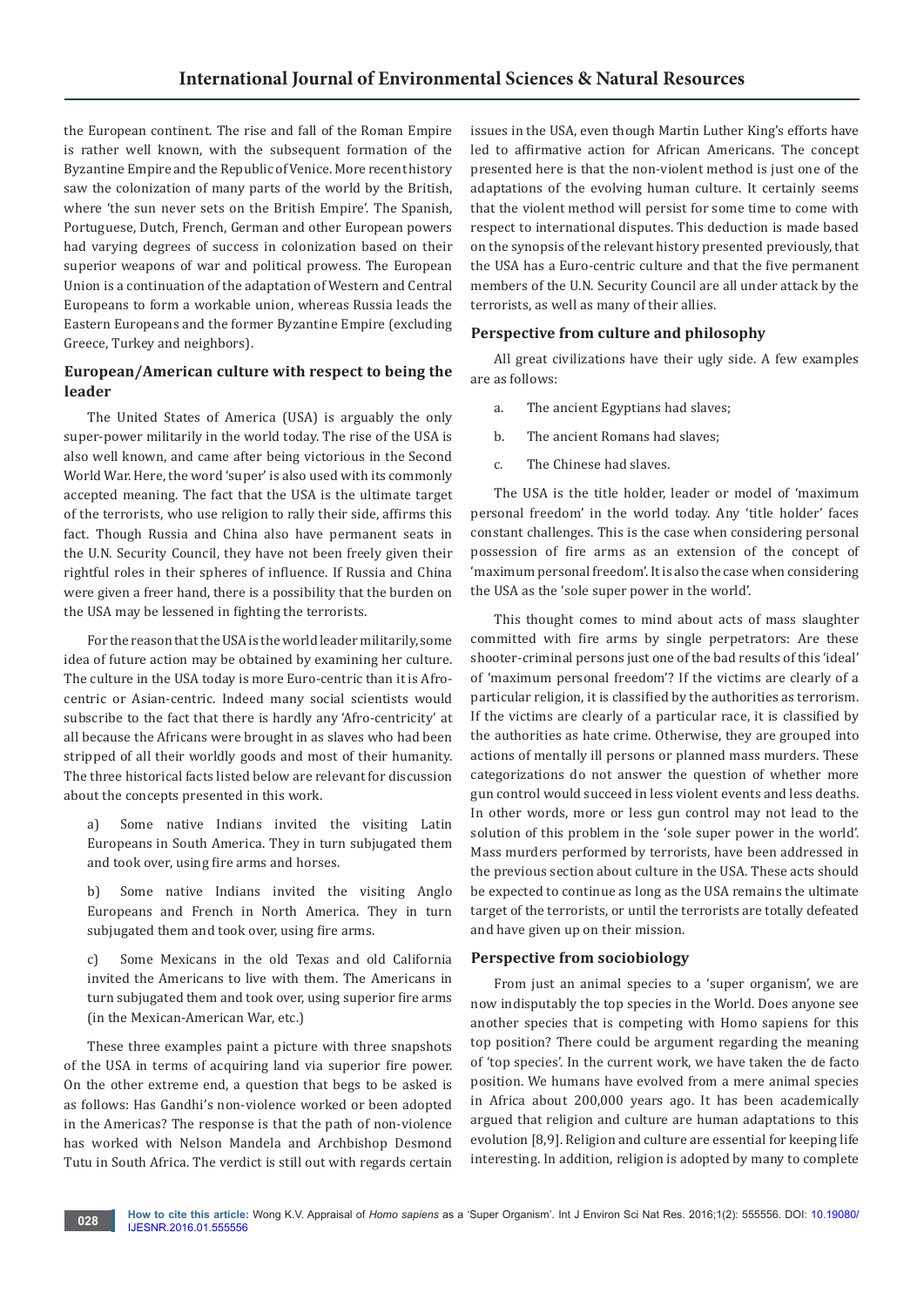the 'Big Bang' theory from science when faced with the logical question of what came before the 'Big Bang'? Similarly, culture is needed for human life to be human.

Conflict is part of this adaptation process, which continues to this day. Fire arms are merely one weapon of conflict, others in this category include knives, swords and other sharp weapons. Verbal assault and visual assault are also recognizable forms produced by weapons nowadays. The Internet and social media have made these two forms of weapons (when used as such) very strong and far reaching. The challenges which face our human species from becoming a 'super organism' in the idealistic sense (as explained above) are many. A large portion of these challenges may be more easily overcome if we love our neighbors like ourselves. Other challenges are more physical, like hunger in the world, leading to poor nutrition and disease. The tenet of love is fundamental in the major religions.

On the scale of a single 'super organism' for the planet Earth, 'world citizenship' is a simple, obvious rethinking of one's sense of belonging to society. One's loyalty to a local community or a cultural heritage or a nation needs to be subservient to the grander idea of one's loyalty to one's biological species, *Homo sapiens*. This would be 'world citizenship'. Does nationalism stand in the way of this concept, or is there a way to practice world citizenship with national differences intact in the various nations? It is intuitive that the second way would be more acceptable. There is no necessity to eliminate national and cultural differences for *Homo sapiens* to act together in a positive manner, e.g. for climate change, elimination of hunger, alleviation of poverty.

The United Nations is the world body which by default, is the corporeal form of this 'super organism', if such even exists in its developing stages. That the United Nations is focusing on the 17 Global Goals [10,11], all of them commendable and peaceful, is some evidence. Eliminating hunger is number one on this list. Solving world hunger and income inequality are high as Global Goals of the United Nations. Big Agriculture has led the way in innovating cultivation of grains with higher protein-content and genetically modified (GM) produce which have eradicated famine in the world. These modern foods have varying lengths of shelflives and can be transported over large distances with minimal spoilage. However, in so doing, gluten (in wheat, rye and barley) and gluten-like protein (in corn) have been inevitably introduced into the diet of most people around the world. Corn, wheat and rice are the three ranking grains in the world. It has only been recently found by medical researchers [12-16] that gluten has negative effects on the guts of people by making the intestinal walls more permeable. The solutions of many challenges like this one are many and varied, but seemingly doable or at least manageable by the current United Nations.

Income inequality is another one of the United Nations' Global Goals, which deserves mention in this brief treatise. Income inequality in the various corporations, government, and non-profit organizations, educational institutions, need to be reduced by following the United Nation's guidelines of a maximum ratio of ten between the income of the highest paid executive and the lowest-paid worker in the organization. The United Nations have decided that this ratio would be a workable ratio at the current time, which would probably keep the peace between the executives and the workers so that organizations will survive. These organizations constitute many of the fundamental units of this super organism in the reimagining of *Homo sapiens* as a 'super organism'.

Is conflict unavoidable? It certainly seems so at this time, about 100 years after the First World War and only about 70 years after the Second World War. In 2015, the War in the Middle East, and the War against Terrorism, may be viewed as instances of illnesses during the long adaptation process of humans from mere nations and large international religious groups to a full functioning 'super organism' with defensive as well as fighting parts (against extraterrestrial threats) and parts which can become sick while the rest of the organism function as usual and as normal as can be. Should guns and semi-automatic firearms be as easily obtainable by an average citizen, as in the USA? The answer partly lies on one's view of whether traditional skills like shooting for food, fishing for food, etc. should be the purview of organizations only e.g. police departments, or should they remain the rights of individuals? Either way, it is the perspective of the current author that fire-arms and superior forms of these weapons of conflict need to be on hand for human beings to be a viable 'super organism' in our solar system.

The atmosphere of Mars, for instance, is very much different from that of the Earth. That in itself and radiation, should be a huge hurdle for human survivor on Mars, even though proof of water has been found [17,18]. It is a lot less hospitable in other planets further from us or closer to the Sun. The leap from 'super organism' of the Earth to that of our solar system is not going to be easy. The concept/philosophy that *Homo Sapiens* are evolving to be the 'super organism' of the Earth, might help to verbalize the ultimate objective that would convince the majority to spend public funds to pursue this particular goal of space scientists and engineers.

# **Conclusion**

We have come a long way since the days when *Homo sapiens* walked out of Africa. Science and technology has certainly helped us accelerate our progress towards being a 'super organism'. Better nutrition has definitely played its part. Human beings are undeniably living longer. 'New' diseases however, continue to threaten our well-being in different parts of the world. A 'super organism' should be imagined as one that is resilient to environmental changes, including climate change and the persistent looming ugly head of hunger. The human 'super organism' should not be complacent that resilience in the planet Earth can be equated to resilience in another planet, let alone the whole solar system. Such a concept is necessary to set up a